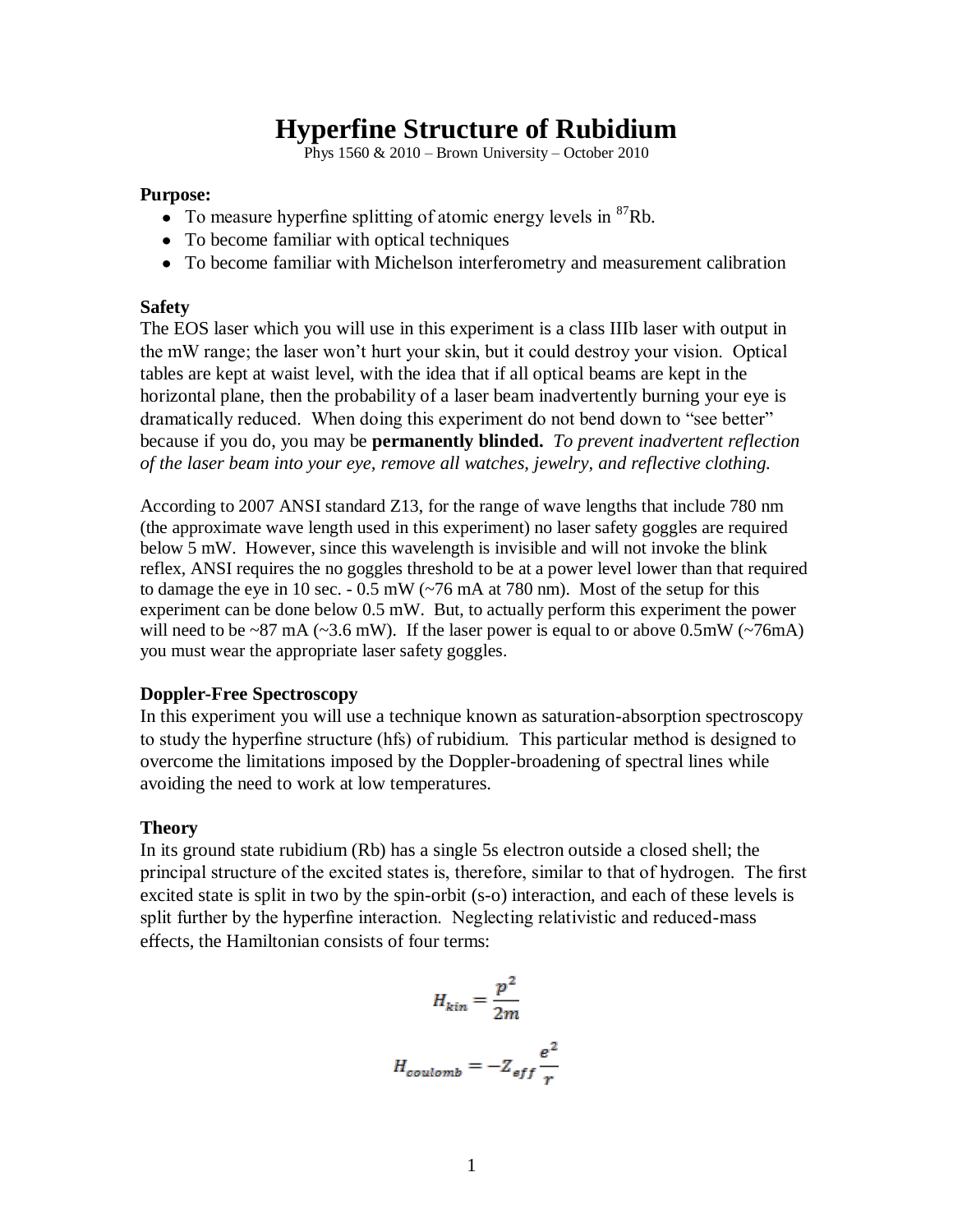$$
H_{s-o} = f(r)L \cdot S
$$
  

$$
H_{hfs} = \alpha J \cdot I + \beta \frac{\left[3(J \cdot I)^2 + \frac{3}{2}(J \cdot I) - I(I+1)J(J+1)\right]}{2I(2I-1)J(2J-1)}
$$

Here *J , L* and *S* have their usual meanings, and *I* is the operator for nuclear magnetic moment. The Coulomb potential is assumed to be spherically symmetric, and screening effects are accounted for via  $Z_{eff}$ . The function  $f(r)$  is roughly proportional to  $r^{-3}$  (spinorbit coupling is discussed in Griffiths' *Introduction to Quantum Mechanics* Ch 6.3.2, and the hyperfine splitting is discussed in Ch 6.5).

The hyperfine interaction is the sum of two terms, multiplied respectively by *α* and *β*. The first term is analogous to the spin-orbit term in that it results from considering the magnetic dipole interaction  $-\mu_n \cdot B_e$ . In this case, however,  $\mu_n$  refers to the nuclear magnetic moment (isospin). Such spin-spin coupling is the dominant contribution to the hyperfine splitting (hfs). The constant  $\alpha$  is called the magnetic hfs constant, and has units of energy. The second term is more complex, arising from the quadrupole moment of the nucleus. Not surprisingly, *β* is called the quadrupole hfs constant. Rubidium has no permanent dipole moment.

Rubidium has two naturally occurring isotopes, <sup>87</sup>Rb (28% abundant,  $I = 3/2$ ) and <sup>85</sup>Rb (72% abundant,  $I = 5/2$ ). We will study the structure associated with the  $5^{2}P_{3/2}$  to  $5^{2}S_{1/2}$ transitions in  ${}^{87}Rb$ , as shown in Figure 1. The total angular momentum of a state is designated by F, where  $F = J + I$ . From this you can easily verify that each of these levels is split as shown. However, due to electric dipole selection rules, only transitions with  $\Delta S = 0$ ,  $\Delta J = 0$ ,  $\pm 1$  are allowed (Griffiths Ch 9.3.3). From this we conclude that hfs transitions must have  $\Delta F = 0, \pm 1$ .

The frequency spacings between adjacent levels as shown in Figure 1 can be calculated by rewriting the dot product  $J \cdot I = (F^2 - J^2 - I^2)/2$ . In an eigenstate of these operators we have, for example,

$$
F^2|k\rangle = F(F+1)|k\rangle
$$

where *k* denotes the collective index. Thus we see that in such a case

$$
J \cdot I = \frac{1}{2} [F(F+1) - J(J+1) - I(I+1)] \equiv \frac{C}{2}.
$$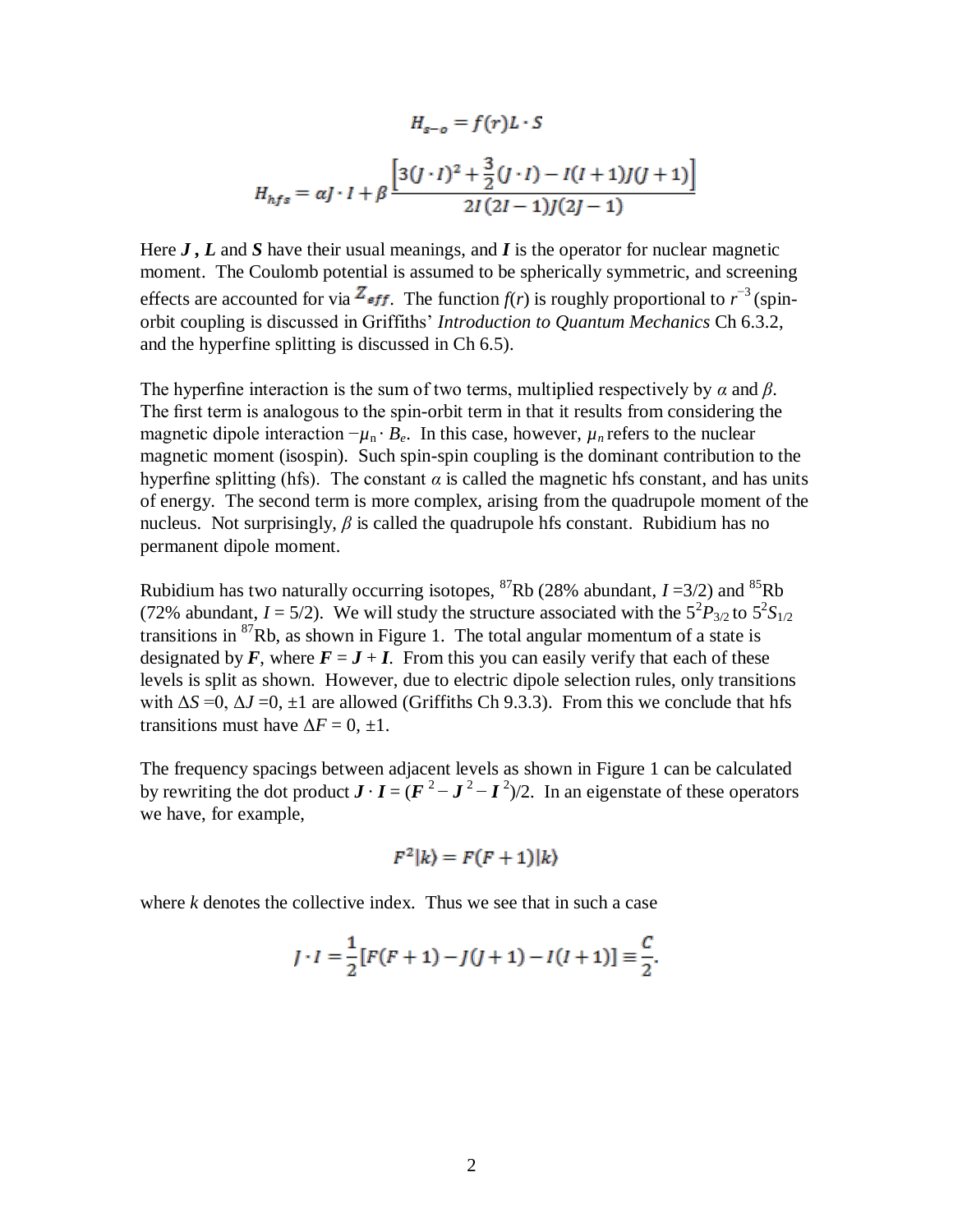

Figure 1. Energy level diagram for <sup>87</sup>Rb. The frequency spacing between adjacent levels is shown for the hyperfine splitting.

Then, from  $H_{hfs}|k\rangle = E_{hfs}|k\rangle$  we find

$$
E_{hfs} = \alpha \frac{C}{2} + \beta \frac{\frac{3}{4}C(C+1) - I(I+1)J(J+1)}{2I(2I-1)J(2J-1)}
$$

which gives the perturbed energy—the size of the deviation from the unperturbed state. This is often written in terms of the frequency:

$$
v_{hfs} = A\frac{C}{2} + B\frac{\frac{3}{4}C(C+1) - I(I+1)J(J+1)}{2I(2I-1)J(2J-1)}
$$
(1)

The accepted values of the coefficients *A* and *B* are tabulated below in Table 1. From the above equation, you should be able to convince yourself that the quadrupole term must vanish for  $5^2S_{1/2}$ .

| Units are MHz       | 85Rb    | 87 <sub>Rb</sub> |
|---------------------|---------|------------------|
| A for $52S1/2$      | 1011.91 | 3417.34          |
| A for 52P3/2        | 25.01   | 84.85            |
| <b>B</b> for 52S1/2 |         |                  |
| <b>B</b> for 52P3/2 | 25.90   | 12.52            |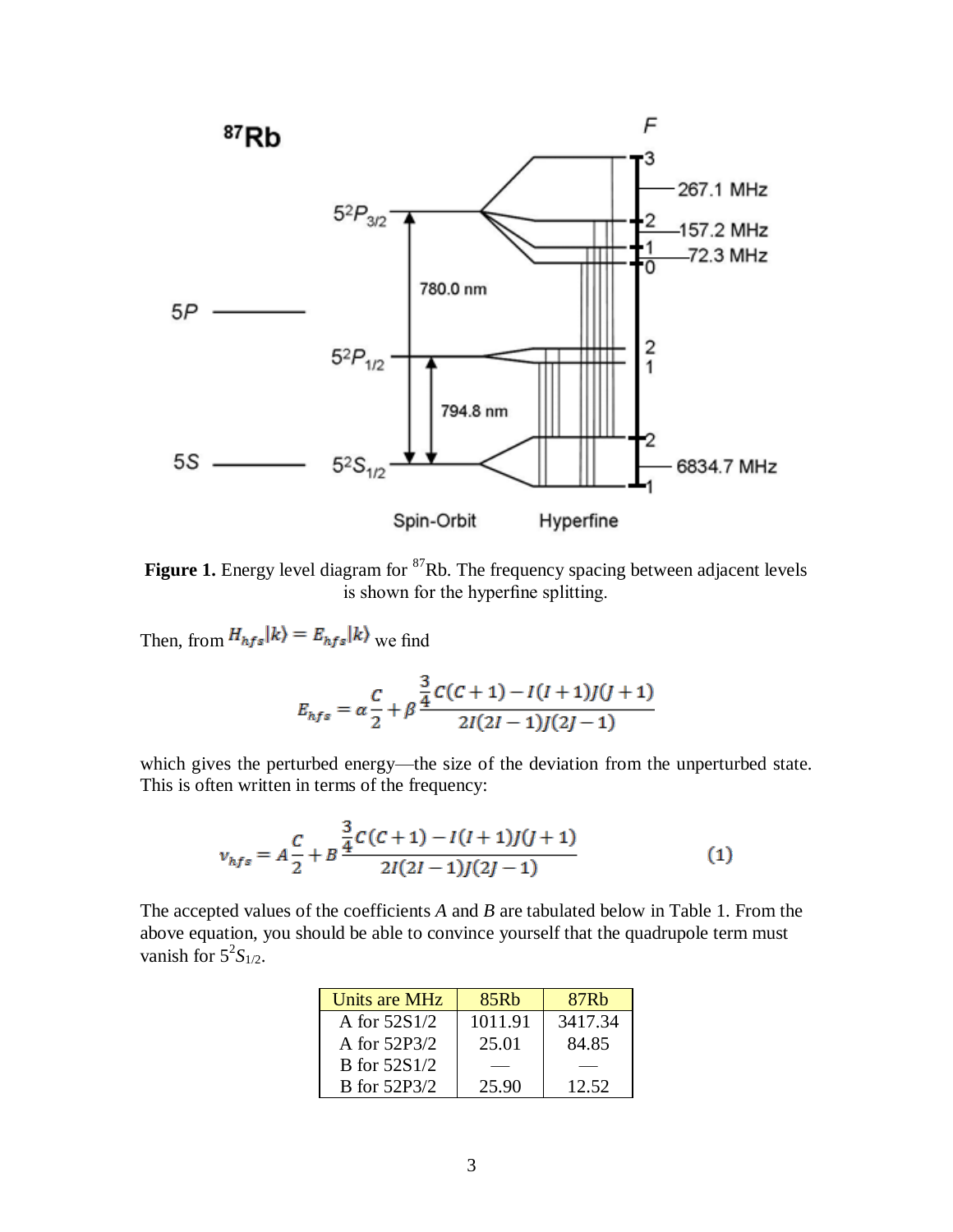#### Table 1

**Exercise:** use the above equation to verify the frequency spacing for several hyperfine levels. If you take the time to do the same for the more abundant  ${}^{85}Rb$ , you will see why we focus our attention on the less abundant isotope.

## **The Doppler Broadening of Absorption Spectra**

If we direct a laser at a collection of Rb atoms, photons cause transitions between states whenever the energy is an exact match; this absorption of energy can be measured to observe the energy transitions. At zero temperature, each energy level has a slight fuzziness given by the uncertainty principle  $\Delta E \Delta t \geq \frac{\hbar}{2}$  where  $\Delta t$  is the lifetime of the state. Therefore, an atom can absorb light over a small range of frequencies, called the natural line width of the transition. However, atoms at room temperature are in constant, random thermal motion. This means that a substantial fraction of the atoms will see either red-shifted or blue-shifted photons, resulting in a further broadening of the line width. If we consider only motion along the axis defined by the beam of light, then the Doppler-shifted frequency is given by

$$
v_L = v_o (1 \pm V/c).
$$

Where  $V_0$  refers to the resonance frequency when the atom is at rest,  $V_L$  to the light frequency, and *V*. It is possible to estimate *υ* from the equipartition theorem, but a more useful expression can be obtained by considering the Maxwell velocity distribution of particles in a classical ideal gas:

$$
P(V)dV = \sqrt{\frac{m}{2\pi k_B T}} e^{-mV^2/2k_B T}
$$

If we re-write the Doppler shift as

$$
V=c(\nu_L-\nu_0)/\nu_0.
$$

and substitute this expression into the Maxwell distribution, we find the probability that an atom will see photons of a given frequency is

$$
P(v_L) dv_L = \frac{\delta}{\sqrt{\pi}} e^{-(v_L - v_0)^2/\delta^2} dv_L.
$$

The expression is a Gaussian, given in terms of the line width parameter  $\delta = \frac{v_o}{c} \sqrt{\frac{2 k_B T}{m}}$ . It is conventional to specify the width of a given transition by the full-width at half maximum (FWHM), which is given by

$$
\Delta v = 2\delta \sqrt{\ln(2)}.
$$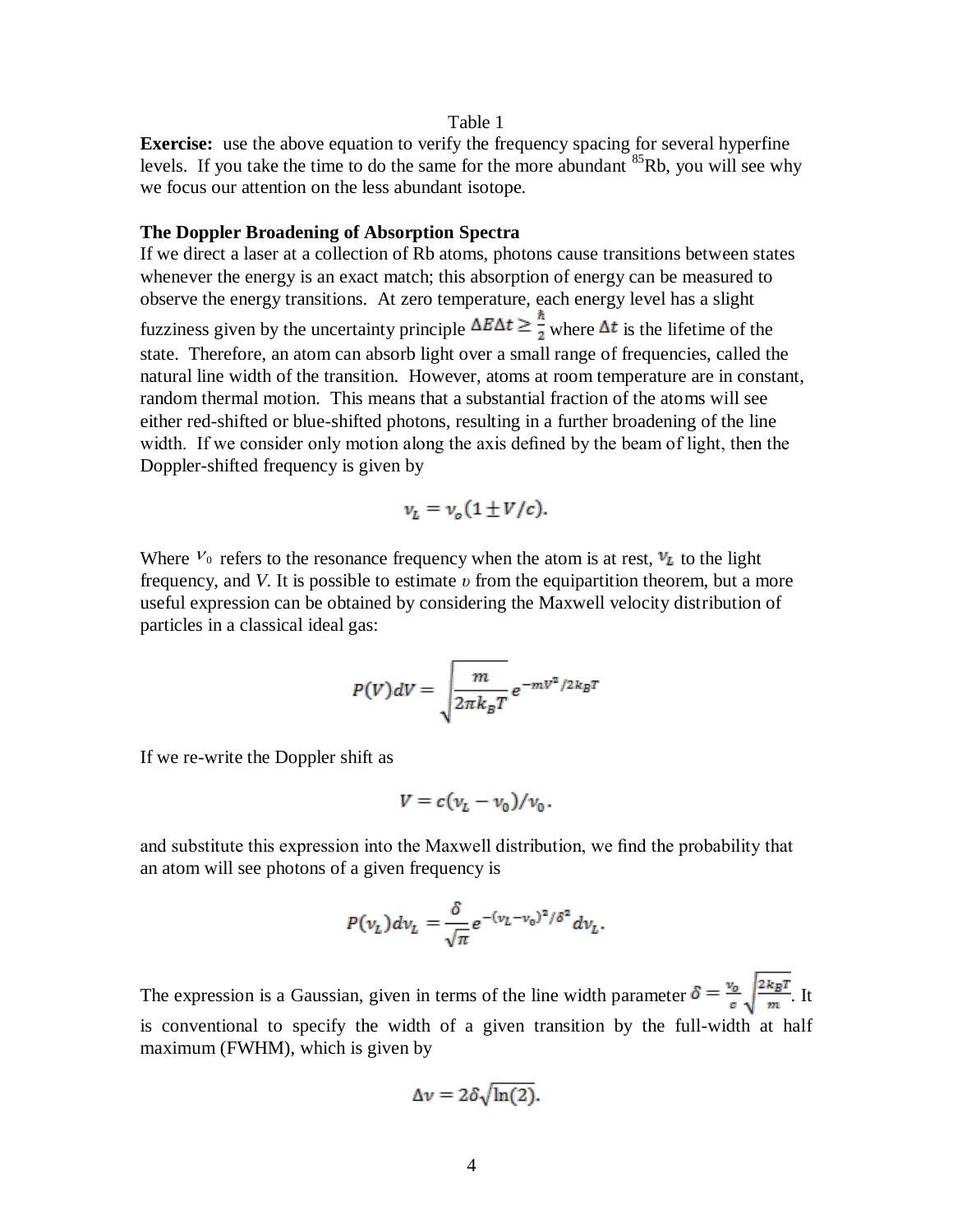At 300K, the 780 nm transition ( $v_o = 3.84 * 10^{14} Hz$ ),  $\delta = 305.61 MHz$ , and  $\Delta v = 508.88 \, MHz$ . Compare this to the natural linewidth of the transition,  $\Delta v_{nat} = \frac{1}{2\pi\Delta t}$  = 5.68 MHz. The Doppler broadening of the frequencies seen by the Rb at room temperature is two orders of magnitude larger than the natural linewidths, meaning the hyperfine structure associated with the 780 nm transition is lost in the Doppler spread. Clearly a way around this must be found in order to observe the hyperfine transitions.

## **Saturated Absorption Spectroscopy**

Saturated absorption spectroscopy is the name given to a very clever trick which overcomes the limitations imposed by Doppler-broadening. The mechanism by which it works depends critically on the rate of optical pumping and the lifetimes of the hyperfine states, and is quite involved. With this in mind we will proceed from a more empirical point of view.

Figure 2 shows the optical apparatus. When an on-resonance laser beam passes through the sample, power will be absorbed by atoms in the sample and a detector picking up the beam on the other side would register a Doppler-broadened absorption spectrum as discussed above. Saturation absorption spectroscopy bypasses the Doppler broadening through the use of two separate beams. The higher-intensity pump beam saturates the higher state, so as the probe beam passes through in the opposite direction, there is a decreased number of atoms in the zero-velocity ground state to absorb its photons. The decreased power loss resulting from reduced absorption of photons from the probe beam by atoms in the sample is measured at the detector.

The beauty of this method is that because the beams travel in opposite directions, only atoms which are at rest relative to both beams are in resonance with both. Thus the absorption signal detected by the probe should exhibit a small, narrow spike at the location of the "zero temperature" line, and its width should approach the natural line width.

## **Cross-Over Resonances**

You will also need to look out for "cross-over" resonances, a phenomenon peculiar to saturation absorption spectroscopy. These resonances only occur when two (or more) different transition frequencies are within the Doppler-broadened frequency distribution of the laser. Under these conditions, at a frequency halfway between two transitions, there will be some nonzero velocity with respect to the propagation of the laser for which the Doppler shift is just right to induce a transition. Atoms moving with this velocity will saturate one of the two excited states—let's say state A.

However, in this scenario the other transition—to state B—is excited by the exact opposite Doppler shift. In other words, the transition to state B will be stimulated for atoms moving with the same speed but in the opposite direction with respect to the direction of propagation of the beam. But the probe beam enters the sample in the opposite direction, so it will be these same atoms just excited by the transition to state A which will now see the correct Doppler shift in photons from the probe beam to transition to state B.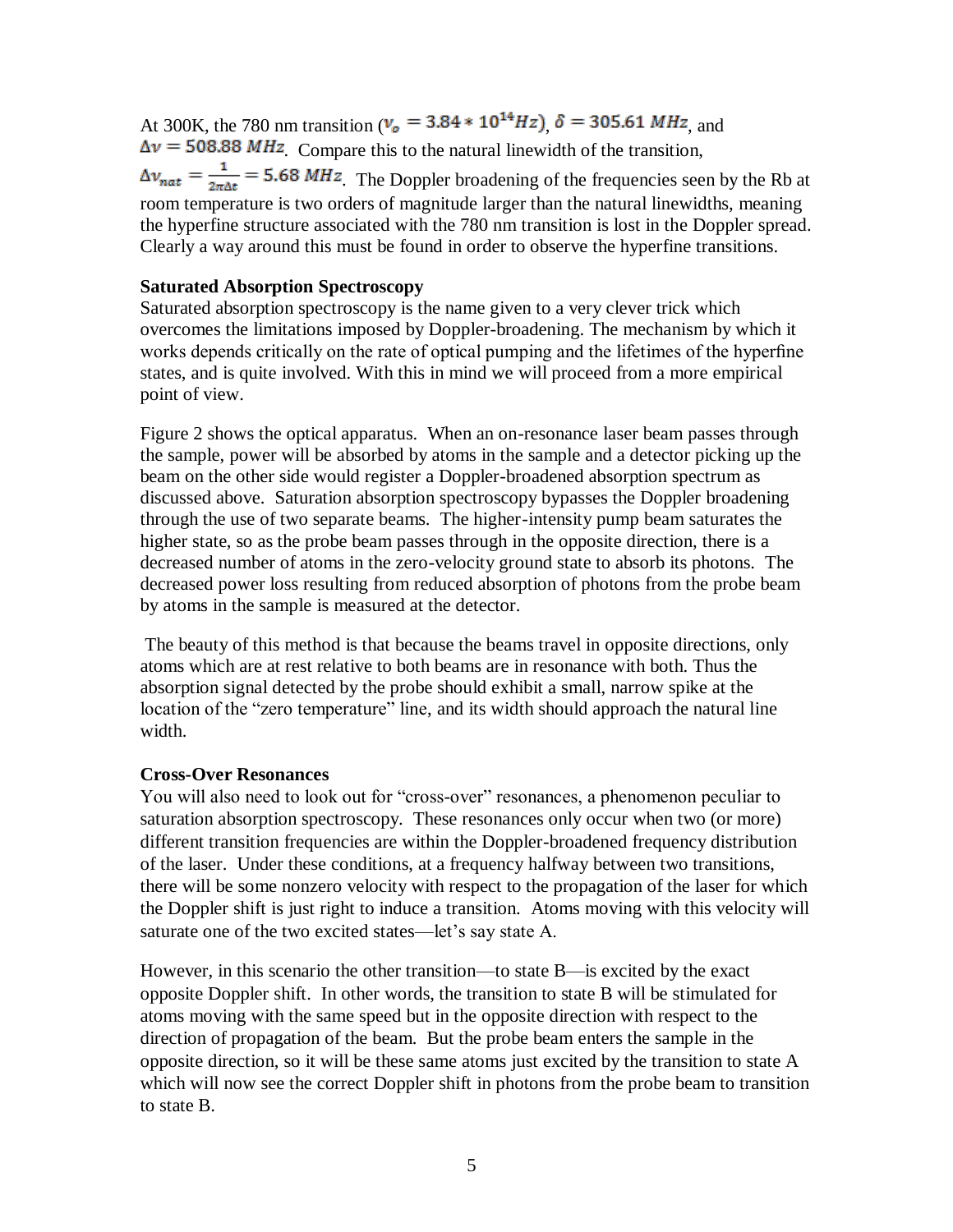Because of the depleted number of atoms in the ground state due to the saturation of state A by the pump beam, there will be a decrease in absorption of photons from the probe beam. This is observed as an increase in the power reaching the detector (and corresponding voltage spike on the oscilloscope,) just like in the case where the laser is precisely on the transition frequency—a sort of false positive. Cross-over resonances are often even stronger than the desired "zero temperature" resonances! These cross-over resonances, however, allow for another method of measuring the ground state energy.

# **Other Notes**

There are other factors which influence line width. These interactions are given the collective title of "pressure broadening", and are represented by the expression  $V_n = C_n/r_n$ where  $n = 1$  and  $n = 2$  are associated with the Stark effect due to interactions with hydrogen or helium (these probably have a vanishingly small contribution in our experiment). Most relevant are  $n = 3$  (dipole interactions) and  $n = 6$  (van der Waals interactions). It is not expected that you will reach any comprehensive conclusions about these effects, though you should be able to estimate their magnitude.

Now that you have considered the exercise and the questions, you should be convinced that the  $F = 3, 2, 1 \leftrightarrow 2$  transitions should be resolvable under the conditions of this experiment. A central goal is to measure the frequency spacing of these levels. Note that the  $F = 2, 1, 0 \leftrightarrow 1$  transitions are also resolvable, but the optical pumping (the intensity of the pump beam relative to the intensity of the probe) reduces them to marginal levels.

## **Equipment**

- $\rightarrow$  EOS 2010 External Cavity Diode Laser with power supply
- $\rightarrow$  IR viewing scope and IR viewing card
- $\rightarrow$  Oscilloscope
- $\rightarrow$  Function Generator
- $\rightarrow$  3 mirrors, one regular beamsplitter, 1 microscope slide beamsplitter, and 2 photodetectors
- $\rightarrow$  assorted posts, clamps and magnetic bases
- $\rightarrow$  assorted coaxial cables

## Diode Laser

For optimal stability the laser must warm-up for an extended period. It is accepted practice to leave the laser on in "sleep mode" when not in use.

Inside the laser head, the output of the diode module is feed to a cavity feedback system which consists of a "tuning mirror" and a "grating module". The position of the tuning mirror is adjustable and its position relative to the grating module sets the output wavelength of the laser. The position of the tuning mirror (and the wave length of the laser) can be manually adjusted with a knob on the rear of the laser head. A piezoelectric crystal attached to the tuning mirror can be used to scan the laser wavelength. The connection to the piezoelectric crystal is on the front of the power supply. Since the wavelength of the laser is set by the feedback cavity, it is important to prevent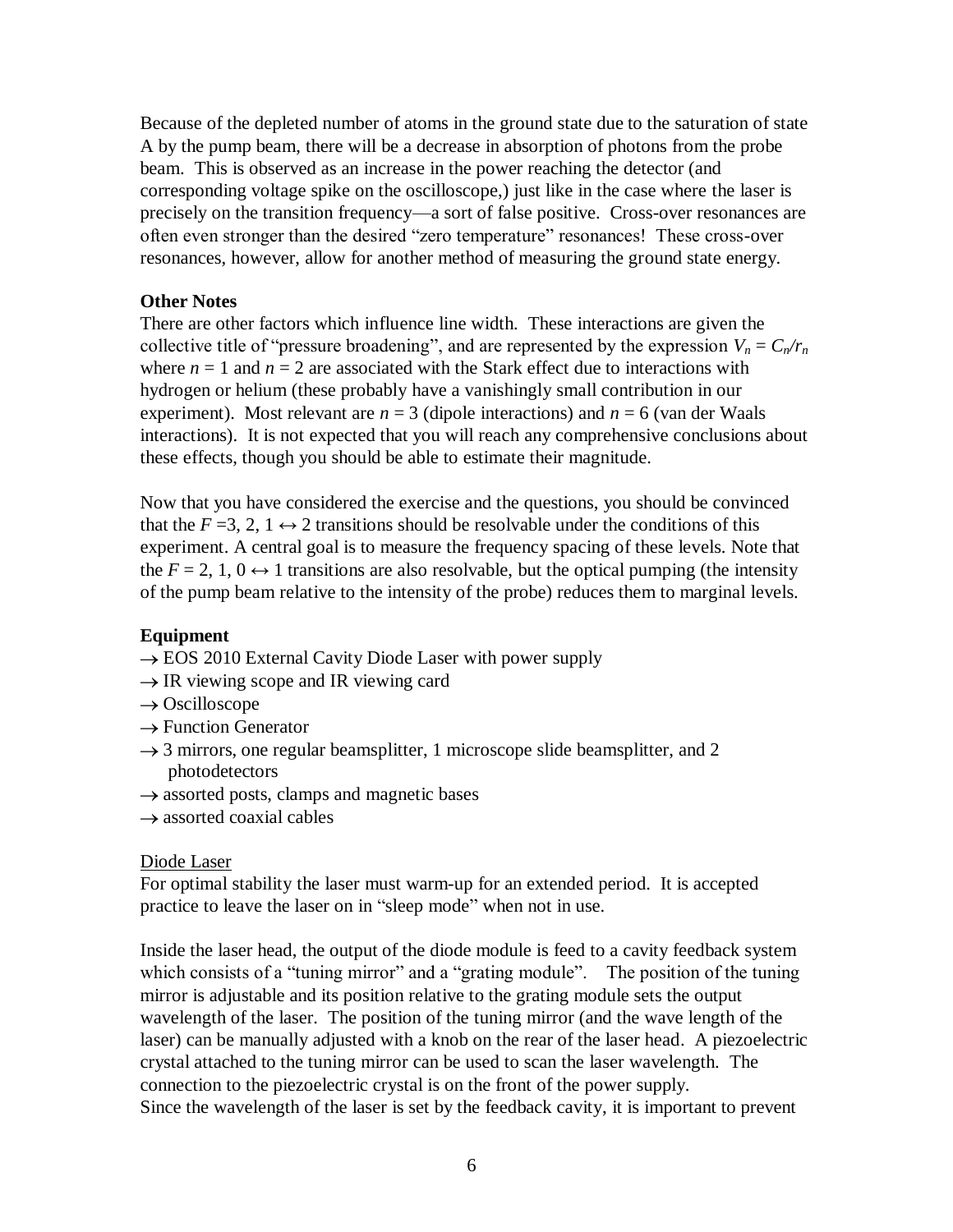laser light external to the laser head from scattering back into the cavity. If this is allowed to happen, the laser will become highly unstable.

All of the above is more thoroughly explained in the EOS manual [https://wiki.brown.edu/confluence/download/attachments/29406/Diode+Laser+Manual.pdf?v](https://wiki.brown.edu/confluence/download/attachments/29406/Diode+Laser+Manual.pdf?version=1&modificationDate=1260814471000) [ersion=1&modificationDate=1260814471000](https://wiki.brown.edu/confluence/download/attachments/29406/Diode+Laser+Manual.pdf?version=1&modificationDate=1260814471000). Pages 2-4 (introduction and safety), 13-19 (operation) and 27–30 (theory of external cavity operation) will be particularly helpful.

Note: The only adjustment you should make to the laser head is the position of the tuning mirror. Do not open the lid to the laser head.

Only low voltage, low frequency modulations are required in this experiment. Keep the scan frequency below 25 Hz and the peak-to-peak voltage below 14 V.



Figure 2. Experimental setup. Note that the pump beam only crosses one of the two probe beams inside the Rb cell.

**Procedure (**Note: The references contain a comprehensive treatment of this technique.)

- 1. Be safe. If the current is greater than 76mA; wear safety goggles, take off watches, rings, etc. You know the drill.
- 2. Do not touch the optical surface of any optical component. Make sure the center of all optical surfaces is at approximately the same height. Adjust each optical surface so the laser light hits near its center and the reflected or transmitted light is kept parallel with the table top. This will make working with optics much easier and improve your chances of success.
- 3. To find the transition frequency, place the rubidium cell about 4 inches away from the laser directly in front of the beam. Set the laser current to  $\sim 87$  mA. With the lights off, use the IR goggles to observe the Rb cell. With the adjustment knob on the back of the laser head, slowly vary the laser's frequency around 780 nm. Do not vary the frequency more than  $+/- 2$  nm. Resonance in the Rb cell should be obvious. What do you observe in the cell at resonance? Be sure to turn off and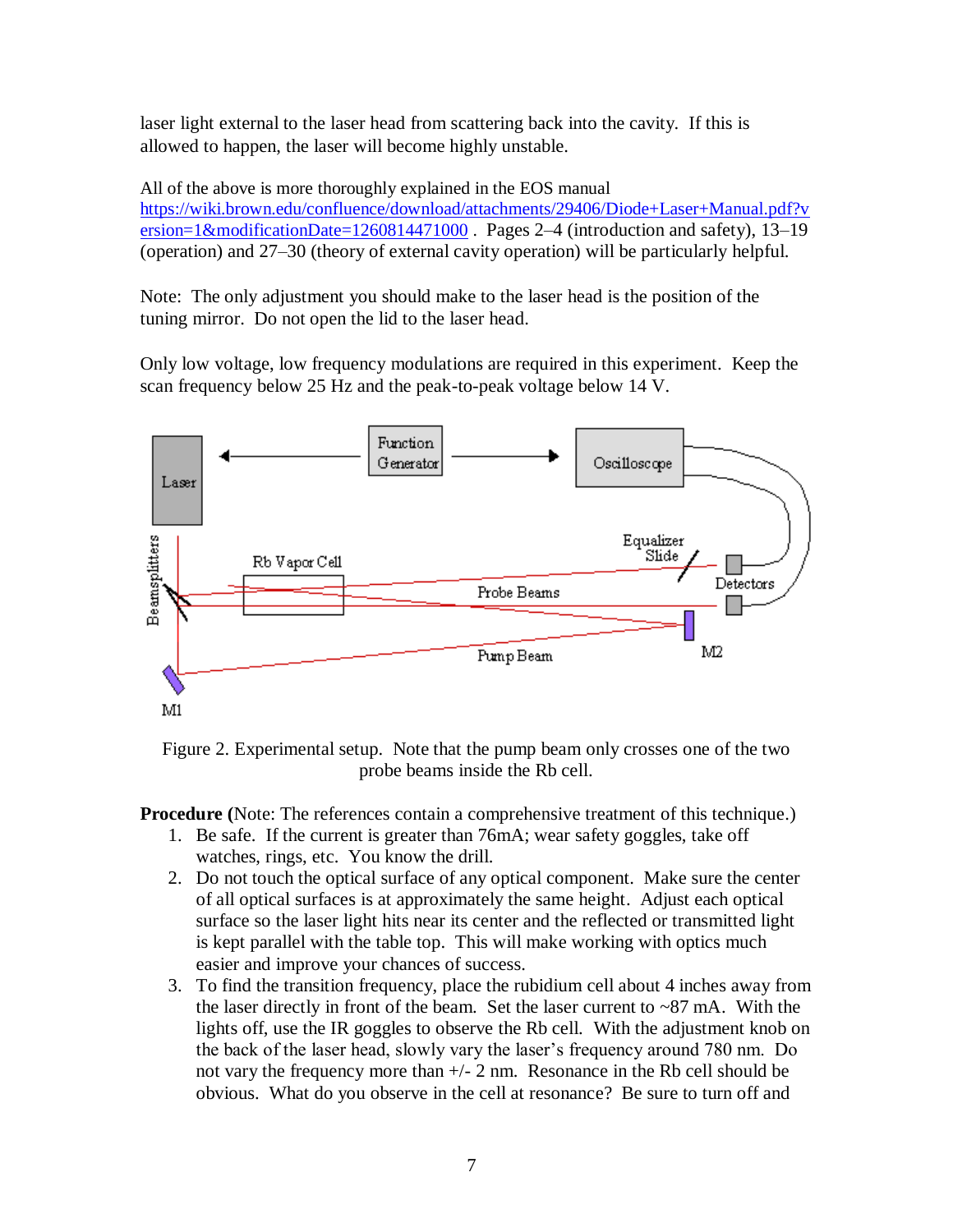cap the IR goggles before turning on the room lights.

- 4. Position a detector on the other side of the Rb cell to detect the laser light. Connect the detector's output an oscilloscope input. Connect the function generator to the piezo input on the laser power supply and to a different oscilloscope input. Also connect the function generator's sync out to the Aux In on the oscilloscope and set the oscilloscope to trigger on Aux In. Set the function generator to triangle wave at 1 Vp-p and 1 Hz. Observe the relationship between the triangle wave and the detector output on the oscilloscope. Adjust the function generator's frequency and voltage to get four distinct peaks in the detector signal for each ramp up or down of the triangle wave (the fourth peak is small). The maximum modulation input voltage at various frequencies are given on page 26 of the EOS laser manual but you will not need to go above 25 Hz or 10 Vp-p. With the adjustment knob on the back of the laser head, slowly vary the laser's frequency to center the structure in the detector signal to the center  $(V=0)$  of each ramp of triangle wave  $-V=0$ . If the detector signal jumps around strangely, increase the intensity of the laser current.
- 5. Set up the configuration in figure 2. Position each optical component such that the light interacts with the center of its active element (mirror etc.). Adjust the beamsplitters, M1 and all following components such that the light leaving them is parallel with the table top.
- 6. Make sure the pump beam only crosses one of the probe beams inside the Rb cell. Make sure all lasers beams enter and exit the cell through the optically flat ends of the cell without contacting the cylindrical walls of the cell. Make sure no stray reflected beams enter the cell. And finally, make sure no laser light goes back into the laser cavity.
- 7. Once the optics are properly aligned, the hyperfine structure will be visible on the oscilloscope. As long as the pump beam only interacts with one of the probe beams inside the Rb cell, the signals from the two detectors can be subtracted to remove the Doppler-broadened background and allow direct observation and measurement of the hyperfine structure. Record your data. Note: The equalizer slide is to reduce the intensity of the probe beam coming from the first front surface refection in the beamsplitters.

#### **Calibration**

To calibrate the frequency shift of the laser as a function of applied voltage, construct the Michelson interferometer shown if Figure 3. The recombined beams will have a phase difference

$$
\phi_1 - \phi_2 = \frac{2\pi}{\lambda} (2L_1 - 2L_2) = \frac{4\pi\nu}{c} (L_1 - L_2).
$$

Since the wavelength is being swept continuously, we actually have

$$
\Delta(\phi_1-\phi_2)\propto \Delta \nu.
$$

The intensity is a maximum when the phase difference is an even multiple of  $2\pi$ ,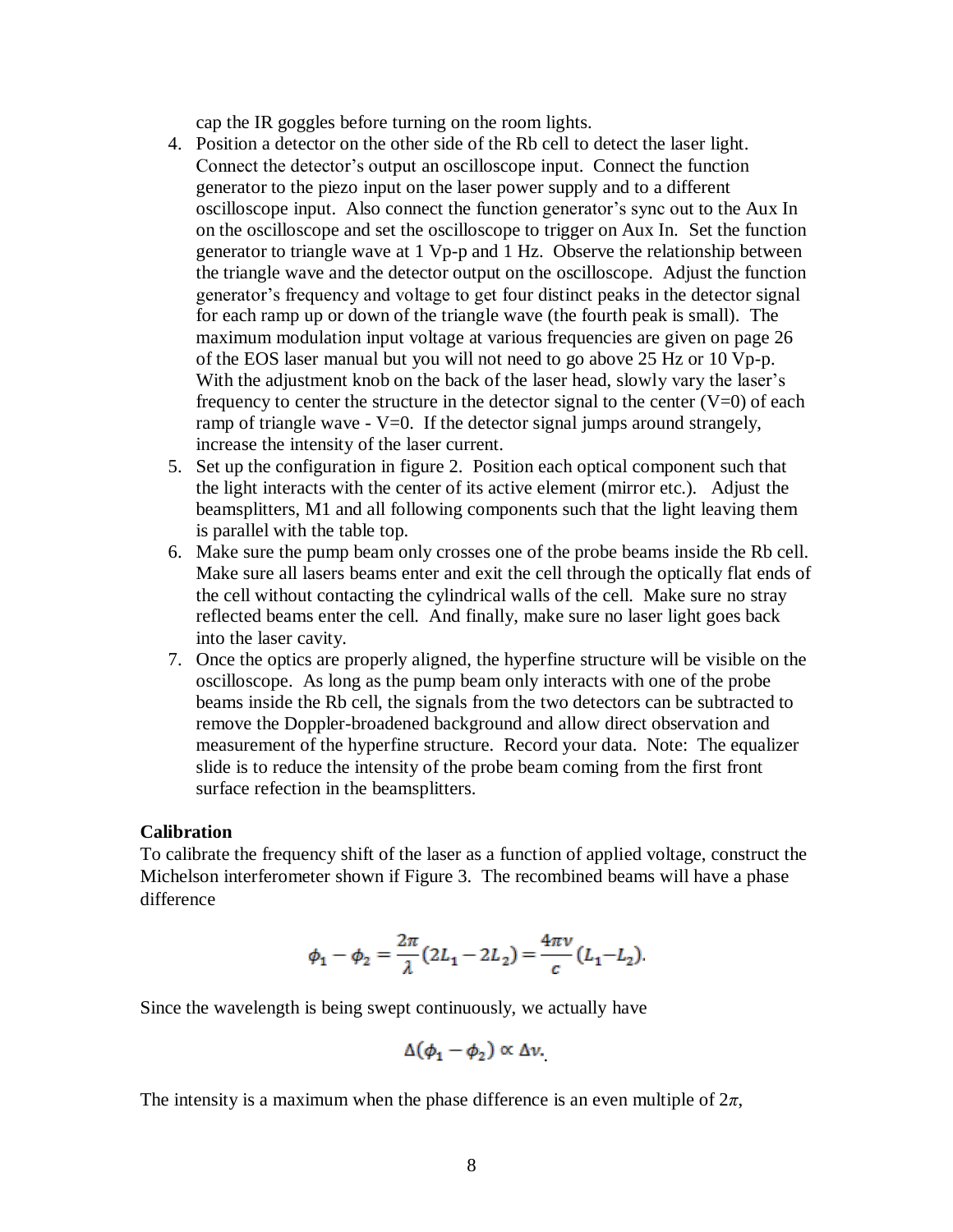therefore the maxima occur at regular frequency intervals given by

$$
\Delta v = \frac{c}{2(L_1 - L_2)}.
$$

The frequency separation between two adjacent peaks in the detector output occurs at this frequency interval. Use the average change in ramp voltage between adjacent peaks in the detector output to calibrate the frequency shift to change in piezo input voltage.



Figure 3. Interferometer configuration

# Interferometer

- 1. Be safe. If the current is greater than 76mA; wear safety goggles, take off watches, rings, etc. You know the drill.
- 2. Do not touch the optical surface of any optical component. Make sure the center of all optical surfaces is at approximately the same height. Adjust each optical surface so the laser light hits near its center and the reflected or transmitted light is kept parallel with the table top. This will make working with optics much easier and improve your chances of success.
- 3. Excluding the beam expander and photodetector, setup the optical configuration shown in figure 3. Set the difference in path length to  $\sim$ 30 cm. Set the opening in the adjustable aperture as small as possible without blocking too much laser light.
- 4. Observe and adjust the two elongated spots on the wall. Using the adjustment knobs on the mirrors  $2 \& 3$ , position the two spots directly on top of each other. Note the location of the spot on the wall. The current can be below 76 mA.
- 5. Place the beam expander in the configuration. Make sure the beam passes through the center of the lens on its optical axis and that the location of the center of the now larger spot on the wall is very near its original location.
- 6. Set the current to above 86.5 mA and set the piezo frequency to  $\sim 0.1$  Hz.